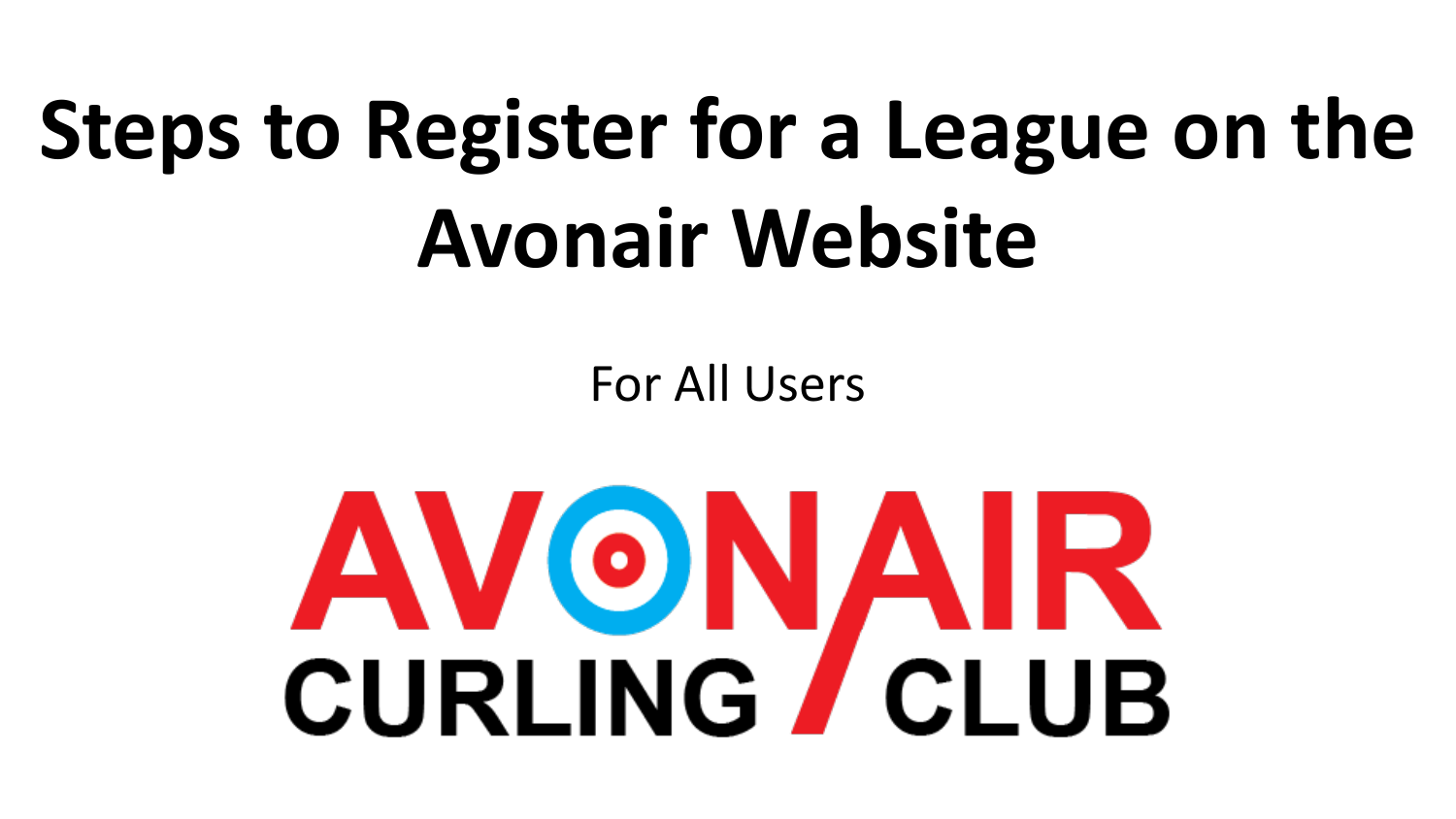Step #1: Go to the Avonair Curling Club Home Page ([https://avonaircurlingclub.ca/index.php\)](https://avonaircurlingclub.ca/index.php) and use the "Member Login" on the right hand side of the screen to login to your account. If you have forgotten your username or password, use the links below to help you find/reset them. There is a Step-by-Step guide provided if you require assistance.



Forgot your username?

Forgot your password?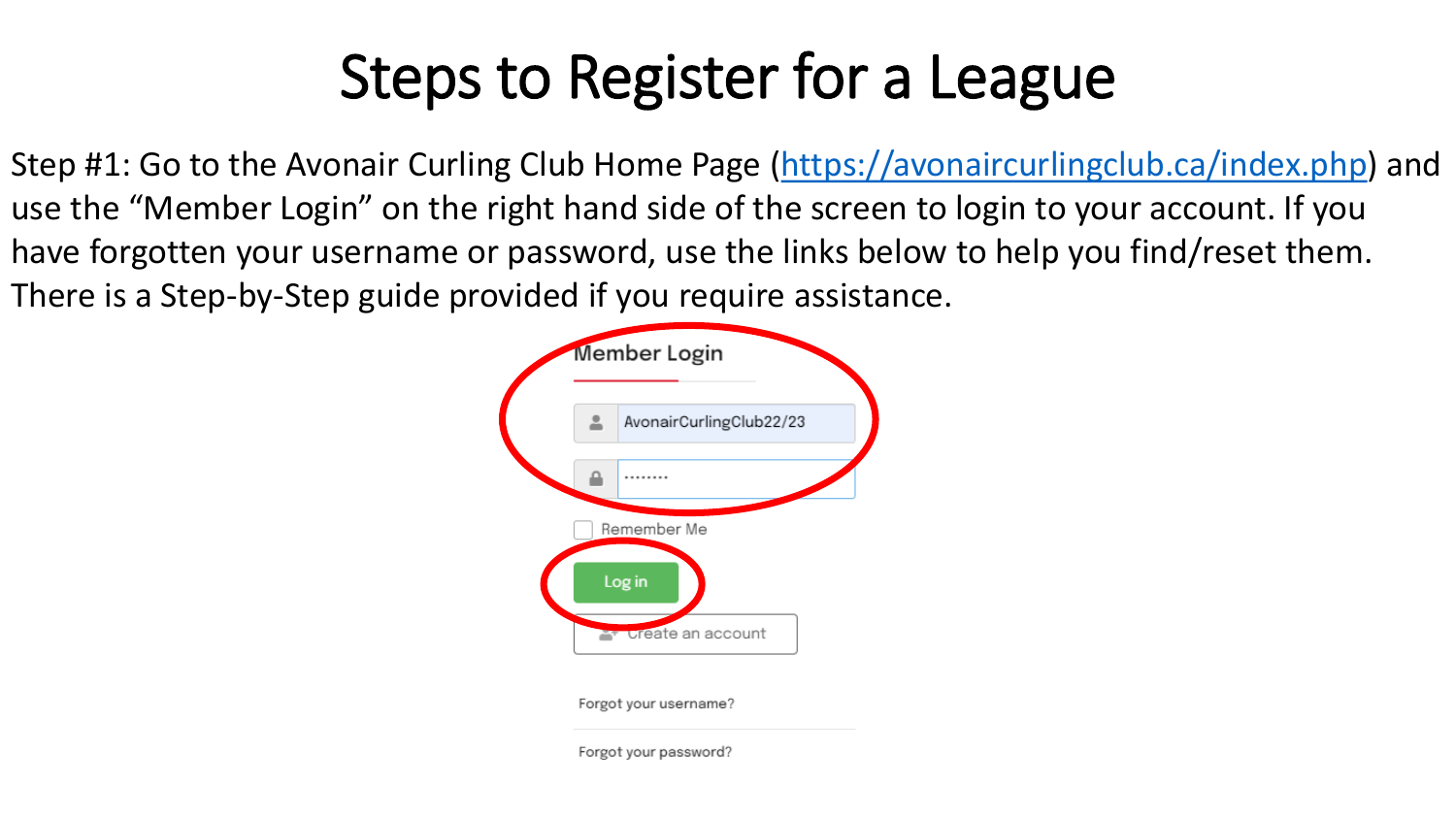Step #2: Once logged in, go to the top of the page and click the "Click Here to Complete your Membership and League Sign Up" button.

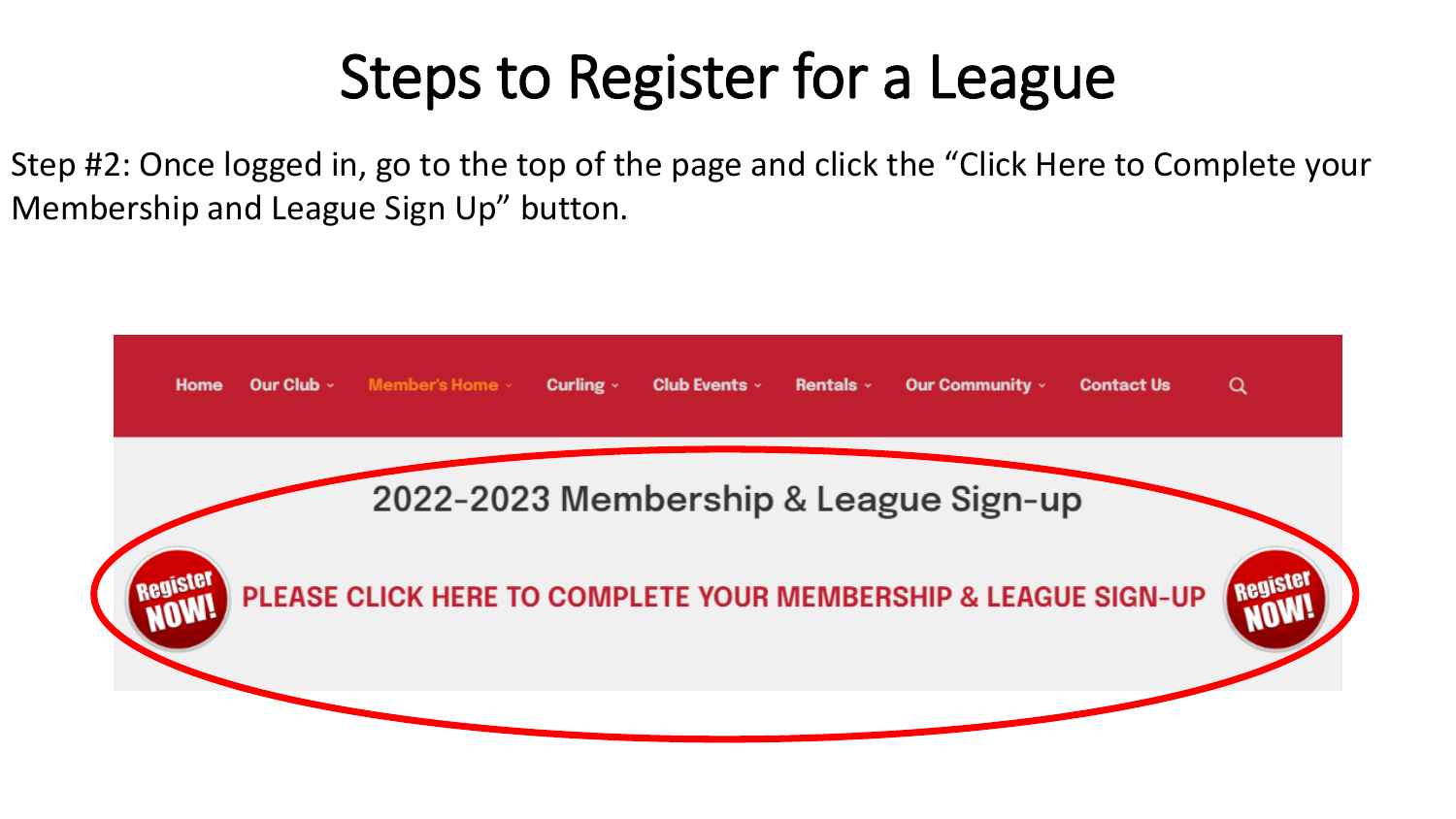Step #3: Confirm your information. There will be a few areas that were not required for an account creation, but are required for league signup. Anything starred is required.

|                           | 2022-2023 Membership & League Signup                                                 | Work Phone:                   | ###-###-####                         |
|---------------------------|--------------------------------------------------------------------------------------|-------------------------------|--------------------------------------|
|                           | STEP 1 - Confirm/Enter your Personal Information                                     | Wk Extn:                      |                                      |
|                           | Please provide information in all of the fields below. * indicates a required field. | Cellular Phone:               | ###-###-####                         |
| <b>PERSONAL INFO</b>      |                                                                                      | Gender:*                      | Male<br>◡                            |
| First Name:<br>Last Name: | Avonair<br>Curling Club                                                              | Year of Birth*:               | YYYY                                 |
| Email:*                   | info@avonaircurlingclub.cor                                                          | <b>EMERGENCY CONTACT INFO</b> |                                      |
| Address 1:*               | 10607 Princess Elizabeth Ave                                                         | Contact Name:*                | <b>Beaumont Curling Club</b>         |
| Address 2:                |                                                                                      | Contact Relation:*            | Sister Club                          |
| City:*                    | Edmonton                                                                             | Contact Phone 1:*             | 000-000-0000<br>###-###-####         |
| Province: *               | AB<br>$\checkmark$                                                                   | Contact Phone 2:              | ###-###-####                         |
| Postal Code:*             | <b>T5G 0Y6</b>                                                                       | <b>CURLING INFO</b>           |                                      |
| Home Phone:*              | 780-477-2427                                                                         | Skill Level:*                 | Advanced/Competitive<br>$\checkmark$ |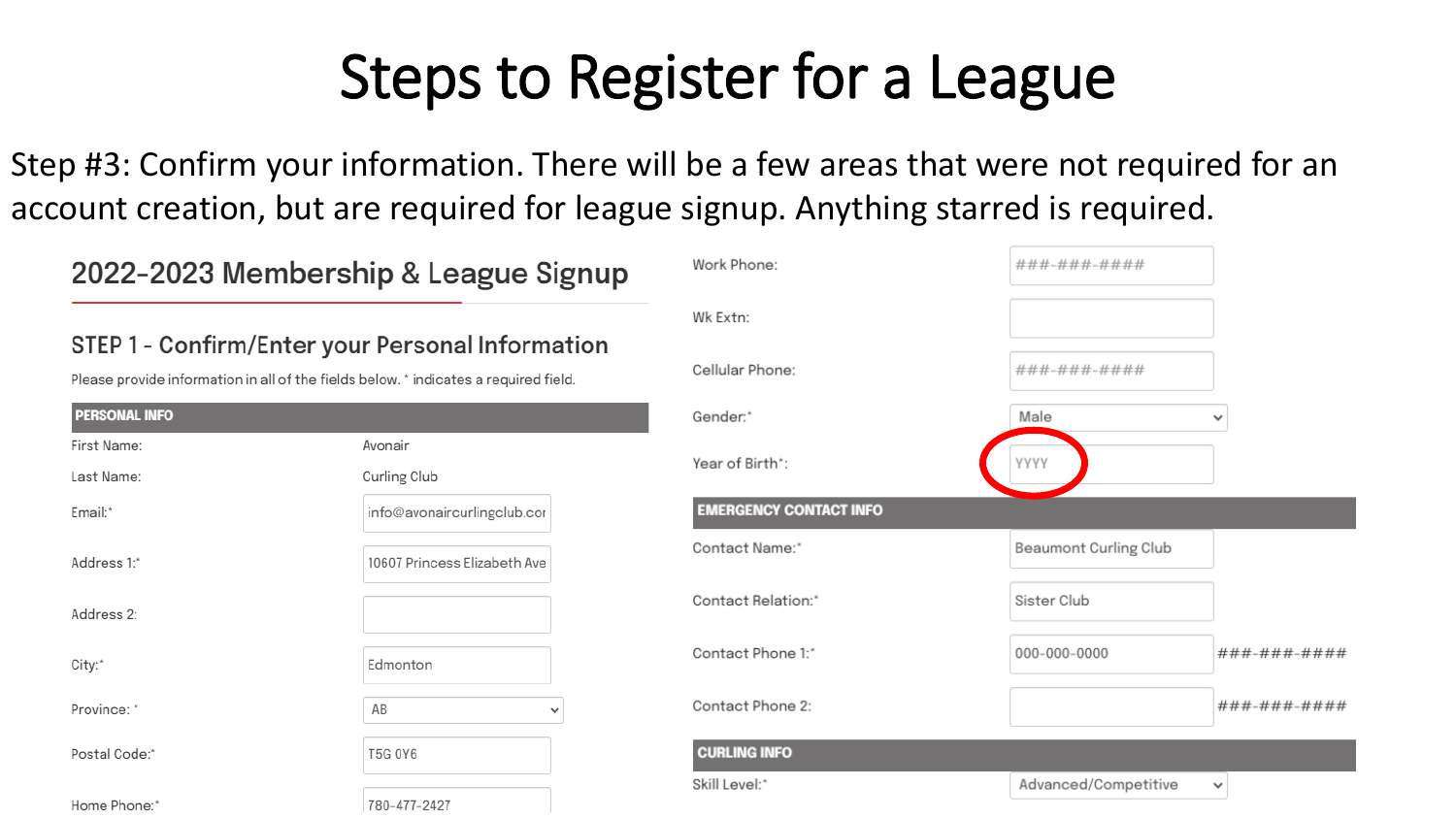Step #3 Continued: Once you have filled in all required areas and confirmed all information, click the "Continue with your Signup" button. If you click the button and it appears that nothing happens, scroll back up. There is likely a highlighted red area that you have filled out incorrectly.

| <b>CURLING INFO</b>                      |                                    |
|------------------------------------------|------------------------------------|
| Skill Level:*                            | Advanced/Competitive               |
| Number of Years Curled:*                 | 15                                 |
| Are you a new member at this club?:*     | No<br>$\checkmark$                 |
| Please select your primary and secondary | Club League Curler<br>$\checkmark$ |
| role for Curl Alberta/CCA reporting: *   | Able-Bodied                        |
|                                          | Continue with your Sign-Up         |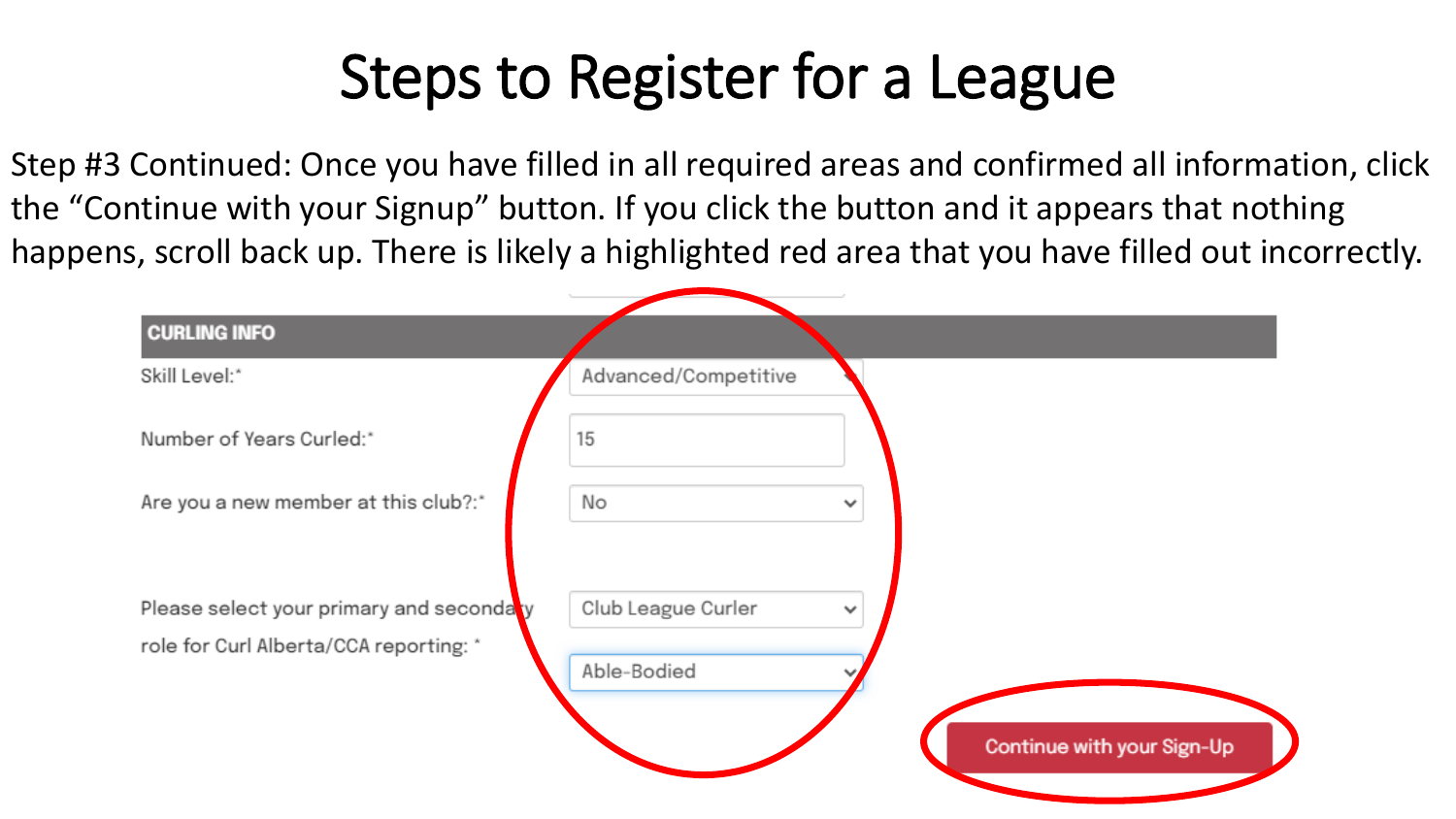Step #4: Choose your membership type. The Avonair only has one, so this is an easy step! Simply click "Continue with your Sign-up."

#### 2022-2023 Membership & League Signup

#### STEP 2 - Select a Membership Type

Available membership types are displayed below. Please select the membership type that you wish to sign up for.

Regular Member

Please continue through all of the sign-up steps until you have completed the entire registration process.

Otherwise, your membership information and league registrations will not be submitted.

Back

Continue with your Sign-up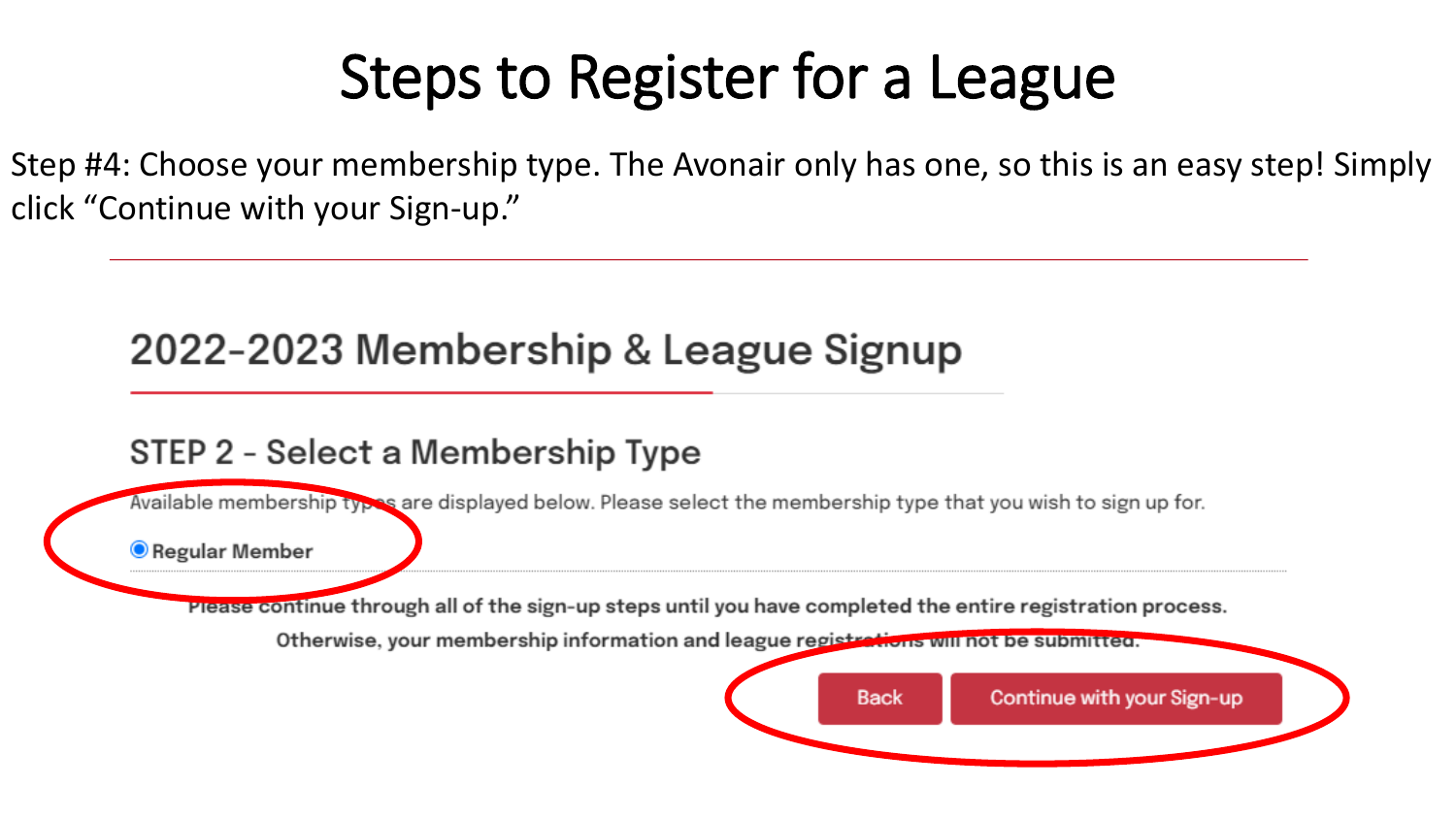Step #5: Choose your league. Click on the league that you wish to join. This will redirect you to a different page with team information. If you are registering for multiple leagues, you will be redirected multiple times.

| 2022-2023 Membership & League Signup                                                                      | Friday Stick - Fall Session - \$142.86                                                                                                                                                               |  |  |  |  |  |  |
|-----------------------------------------------------------------------------------------------------------|------------------------------------------------------------------------------------------------------------------------------------------------------------------------------------------------------|--|--|--|--|--|--|
|                                                                                                           | Friday Stick - Winter Session - \$128.57                                                                                                                                                             |  |  |  |  |  |  |
|                                                                                                           | Friday Masters - \$338.10<br>Friday Anything Goes - \$290.48<br><b>Saturday Teachers</b><br>Saturday Wheelchair                                                                                      |  |  |  |  |  |  |
| STEP 3 - Select The League(s) You Wish to Join                                                            |                                                                                                                                                                                                      |  |  |  |  |  |  |
| For each league that you wish to join, click on the League Name. A new window will open for you to fill c |                                                                                                                                                                                                      |  |  |  |  |  |  |
| individual entry. You will be returned to this page to enter multiple leagues.                            |                                                                                                                                                                                                      |  |  |  |  |  |  |
| Monday Men - \$442.86                                                                                     | Sunday ACT                                                                                                                                                                                           |  |  |  |  |  |  |
| Monday Night 200+ Cash League - \$595.24                                                                  | <b>Sunday Kingsway Legion</b>                                                                                                                                                                        |  |  |  |  |  |  |
| <b>Tuesday Oldtimers</b>                                                                                  | Sunday Evansdale                                                                                                                                                                                     |  |  |  |  |  |  |
| <b>Tuesday Crafty Codgers</b>                                                                             | <b>NAIT Student Athlete</b>                                                                                                                                                                          |  |  |  |  |  |  |
| <b>Tuesday ATCO</b>                                                                                       | <b>Concordia Student Athlete</b>                                                                                                                                                                     |  |  |  |  |  |  |
| <b>Wednesday Morning Open</b>                                                                             | # of Leagues Selected: 0                                                                                                                                                                             |  |  |  |  |  |  |
| <b>Wednesday Sportsmen</b>                                                                                |                                                                                                                                                                                                      |  |  |  |  |  |  |
| <b>Wednesday Electrical</b>                                                                               |                                                                                                                                                                                                      |  |  |  |  |  |  |
| Wednesday Adult Learn to Curl Program - Fall Session - \$200.00                                           | To change your preferences within a league, click the Delete button and re-enter your information.                                                                                                   |  |  |  |  |  |  |
| Wednesday Adult Learn to Curl Program - Winter Session - \$200.00                                         |                                                                                                                                                                                                      |  |  |  |  |  |  |
| Wednesday Men - \$414.29                                                                                  | Please continue through all of the sign-up steps until you have completed the entire registration process.<br>Otherwise, your membership information and league registrations will not be submitted. |  |  |  |  |  |  |
| <b>Marsday Police</b>                                                                                     |                                                                                                                                                                                                      |  |  |  |  |  |  |
| Thursday Mixed - \$390.48                                                                                 | <b>Back</b>                                                                                                                                                                                          |  |  |  |  |  |  |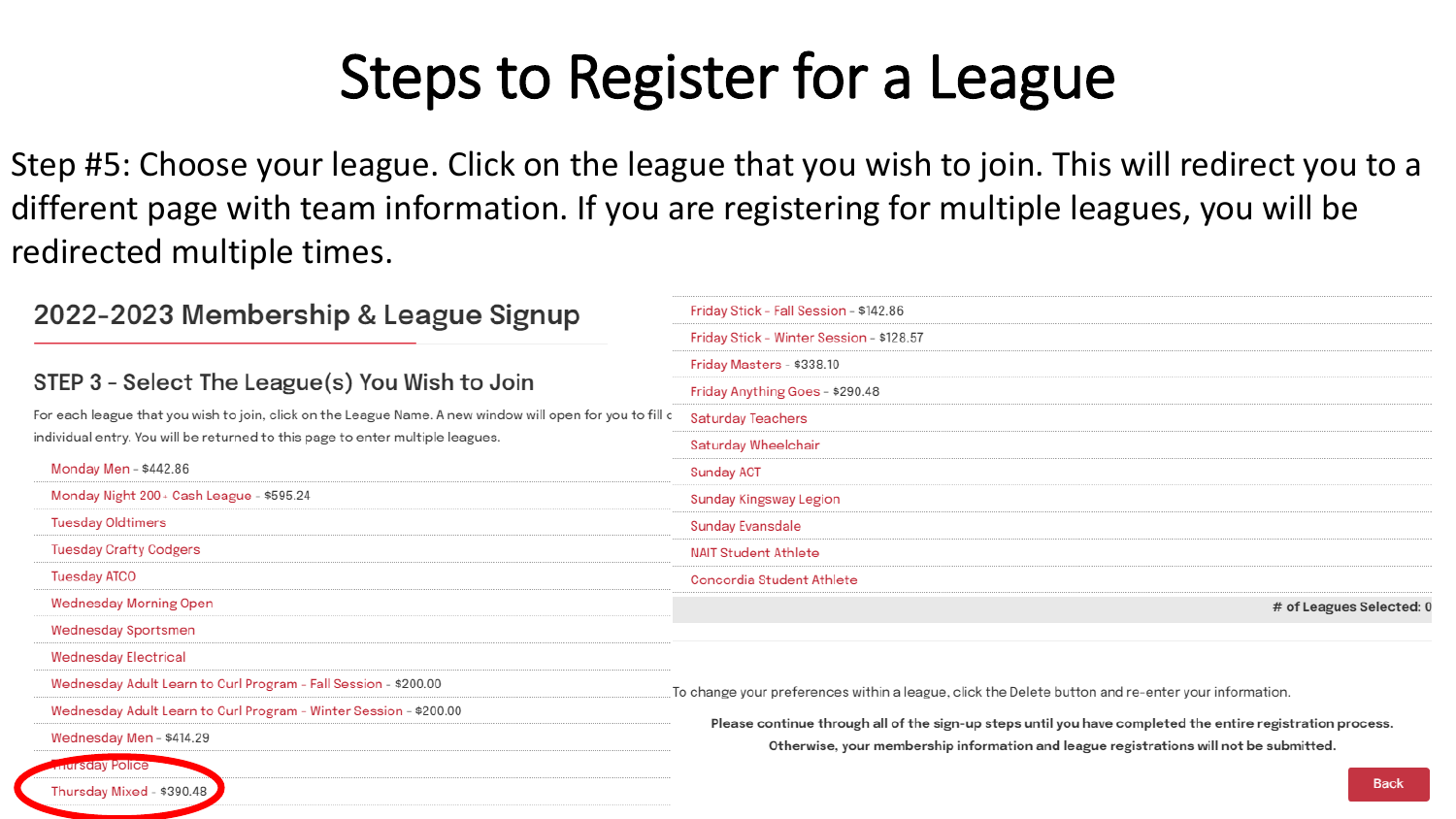Step 6: Enter your team information. If you do not know all of your teammates yet, please put TBD beside the positions you don't know. Please enter team information if you have it. This makes it far easier for admin staff when creating draws for each league. When you are finished, click "Save Entry".**Thursday Mixed** 

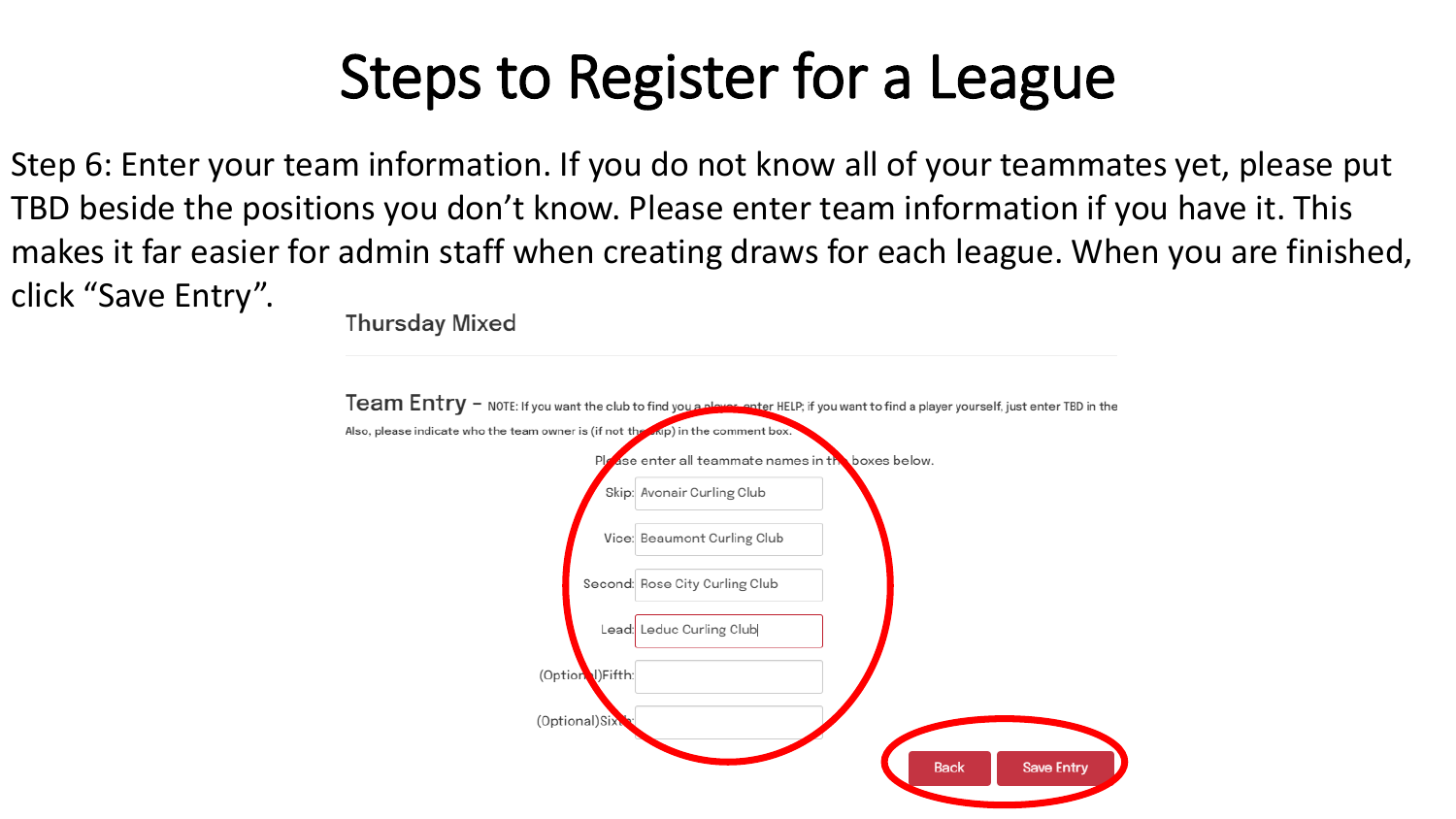Step 7: You will be redirected back to the league selection page. Once you have completed your team information for all of your leagues, confirm that the information is correct and then click the "Continue with your Sign-Up" button at the bottom of the page.

| Wednesday M<br>7414.29                   |       |                                |        |  |                          |
|------------------------------------------|-------|--------------------------------|--------|--|--------------------------|
| Thursday Police                          |       |                                |        |  |                          |
| Thursday Mixed - \$390.48                | Skip: | Avonair Curling Club           | Delete |  |                          |
|                                          | Vice: | Beaumont Curling Club          |        |  |                          |
|                                          |       | Second: Rose City Curling Club |        |  |                          |
|                                          | Lead: | Leduc Curling Club             |        |  |                          |
| Friday Stick - Fall Session - \$142.00   |       |                                |        |  |                          |
| Friday Stick - Winter Session - \$128.57 |       |                                |        |  | # of Leagues Selected: 1 |
| Friday Masters - \$338.10                |       |                                |        |  |                          |

To change your preferences within a league, click the Delete button and re-enter your information.

**Back** 

Please continue through all of the sign-up steps until you have completed the entire registration process.

Otherwise, your membership innormation and league registrations will not be suprim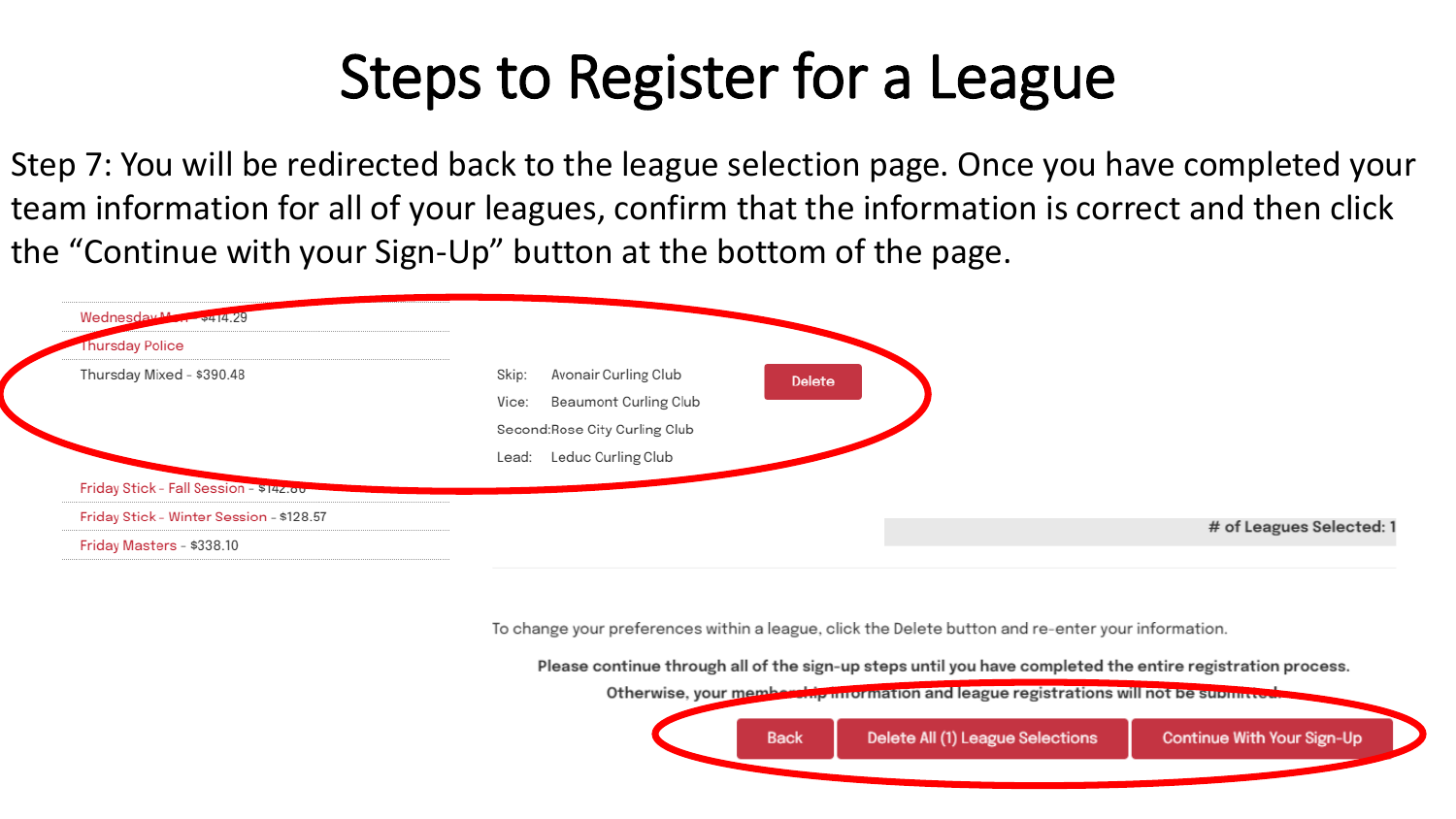Step 8: Confirm your membership information. If you have paid your \$13.00 Curling Alberta Membership Fee at another club, choose the club from the dropdown menu. If you have not paid yet, leave the drop down on "No – Not Applicable" and click "Continue with your Sign-Up."

#### 2022-2023 Membership & League Signup

#### STEP 4 - Confirm Membership Options

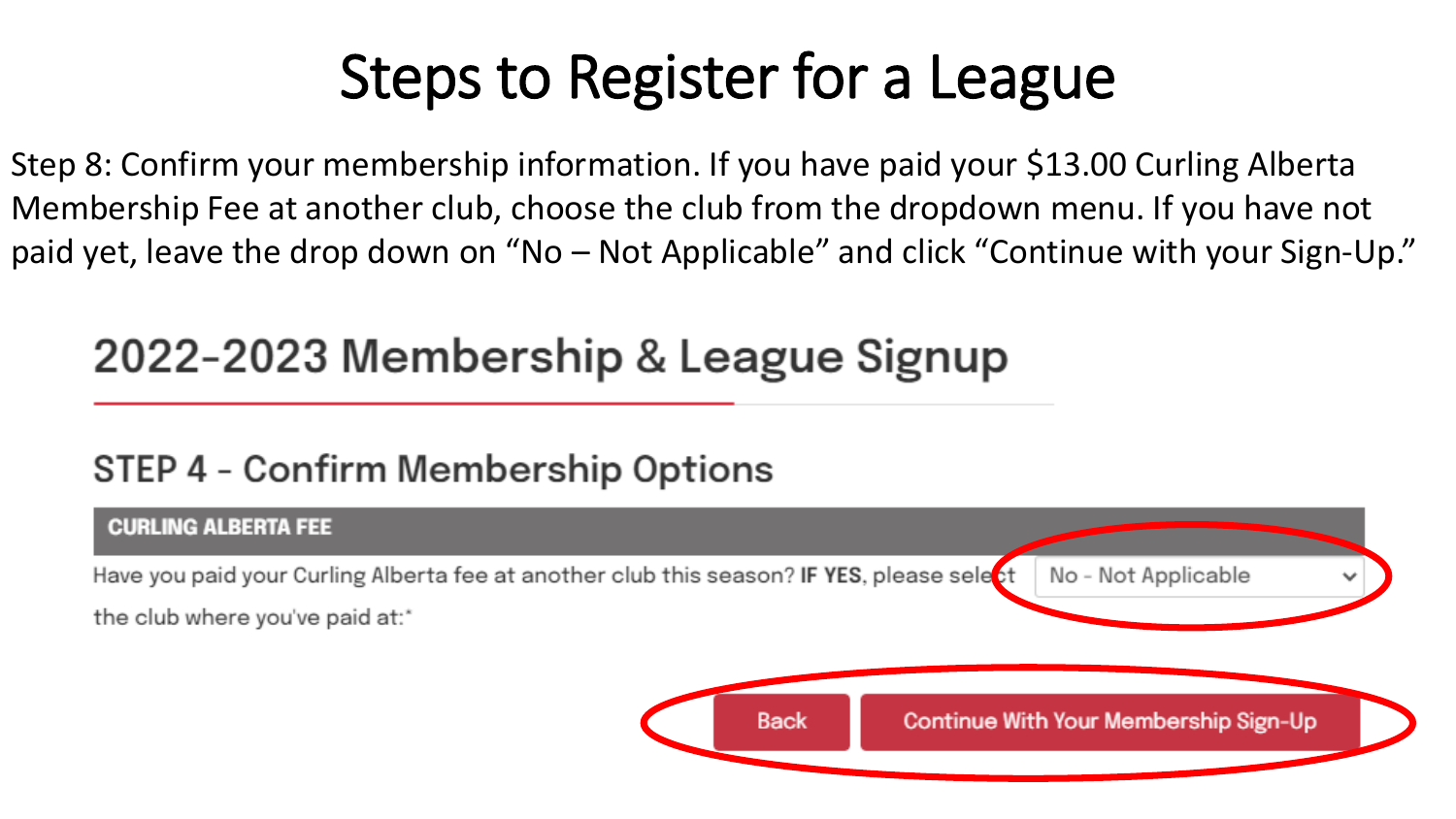Step 9: Sign your first waiver. Two waivers will be presented to you. Carefully read them both and agree to the terms by typing your name at the bottom of the page. Once completed, click "I Agree with the Waiver - Continue with your Sign-up" button.

2022-2023 Membership & League Signup

STEP 5 - Agree to Club Waiver

RELEASE OF LIABILITY, WAIVER OF CLAIMS AND INDEMNITY AGREEMENT

to be executed by participants over the Age of Majority

WARNING! Please read carefully. By signing this document, you will waive certain legal rights - including the right to

sue.

I am over the age of 18.

By typing my name in this box, I assert that I have read, understand and agree to the waiver and agreement above.

Avonair Curling Club

By clicking this button, I certify that I have read, understand, and agree to the Waiver as outlined in the above

statements.

**Back**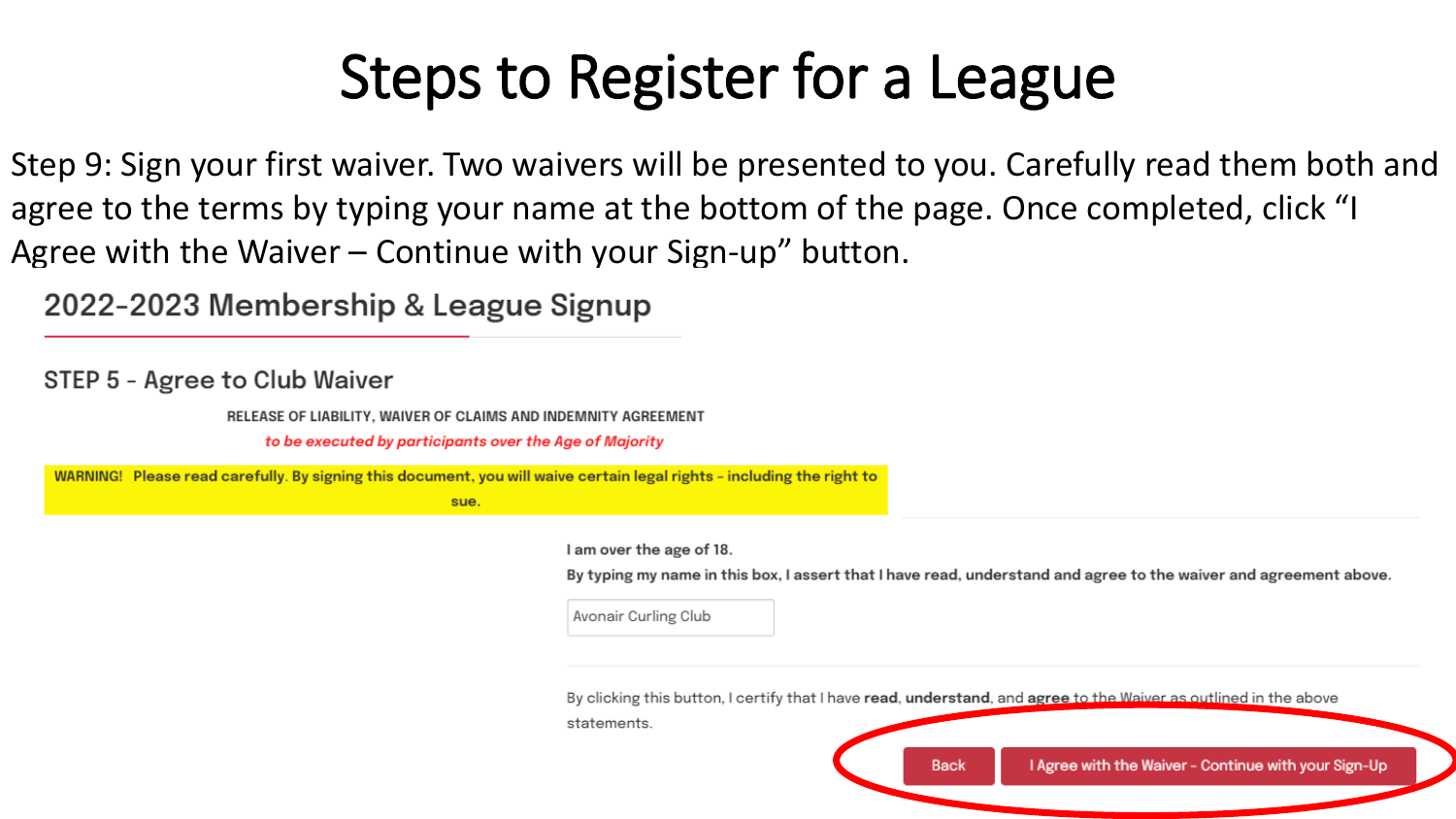Step 10: Sign your second waiver. It and agree to the terms by typing your name at the bottom of the page. Once completed, click "I Agree with the Waiver – Continue with your Sign-up" button.

2022-2023 Membership & League Signup

#### STEP 6 - Covid19 Declaration of Compliance

WARNING! ALL INDIVIDUALS ENTERING THE FACILITY AND/OR PARTICIPATING IN SANCTIONED ACTIVITIES MUST COMPLY WITH THIS DECLARATION

Curling Canada, ACF - Alberta Curling Federation, and the Avonair Curling Club

Avonair Curling Club

By clicking this button, I certify that I have read, understand, and agree to the Waiver as outlined in the above statements.

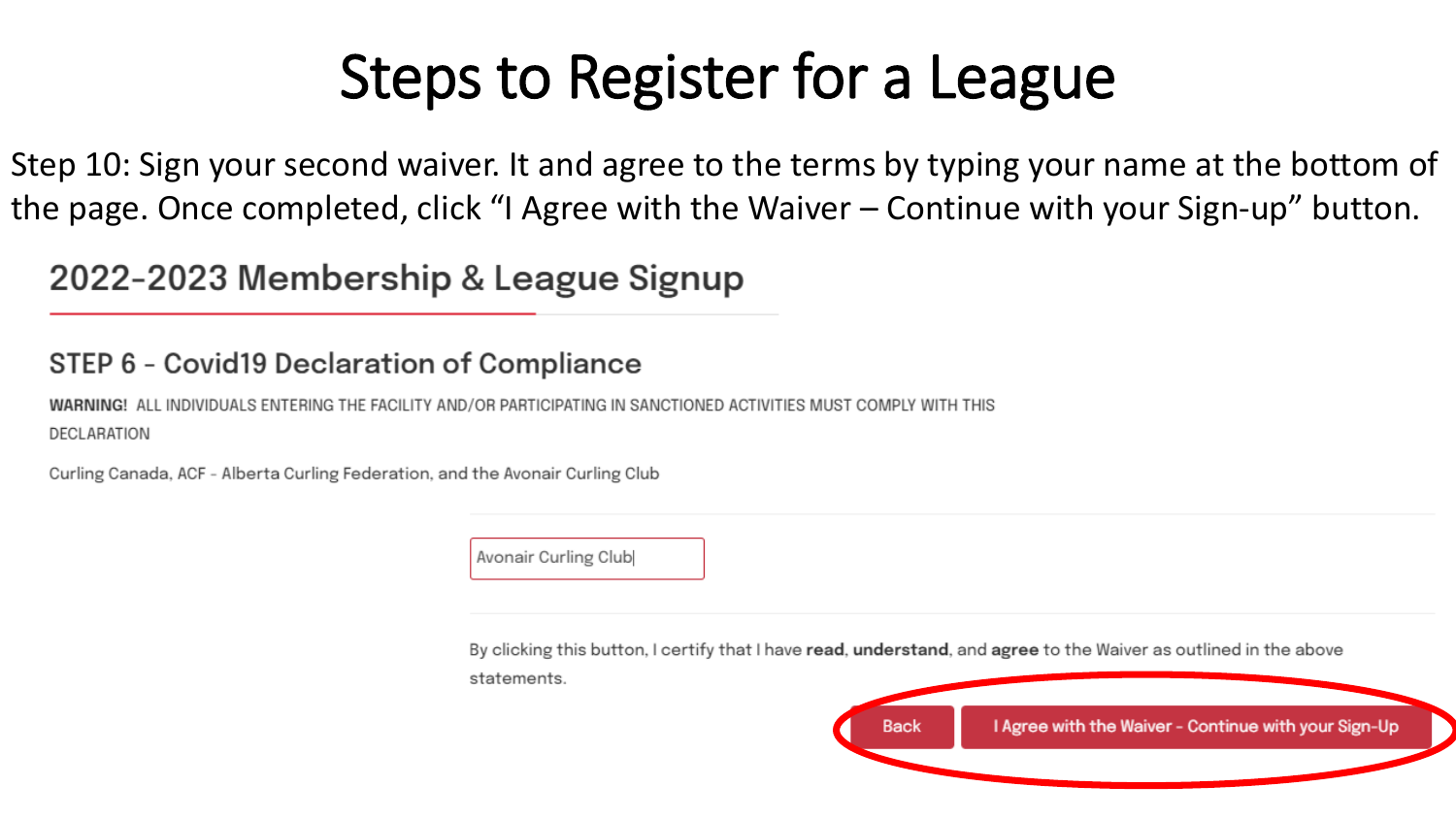Step 11: Confirm your entry selections. Once you have confirmed that everything is correct, click "Confirm my Entry" to continue. See next page for Step 11 Continuation.

#### STEP 7 - Confirmation

#### **Avonair Curling Club**

To complete your sign-up, please review your selections below and click the Confirm My Entry button.

#### **MEMBERSHIP SELECTION**

You have selected: Regular Member

#### **LEAGUE SELECTION**

Thursday Mixed

Avonair Curling Club Skip: Beaumont Curling Club Vice: Second:Rose City Curling Club Leduc Curling Club Lead: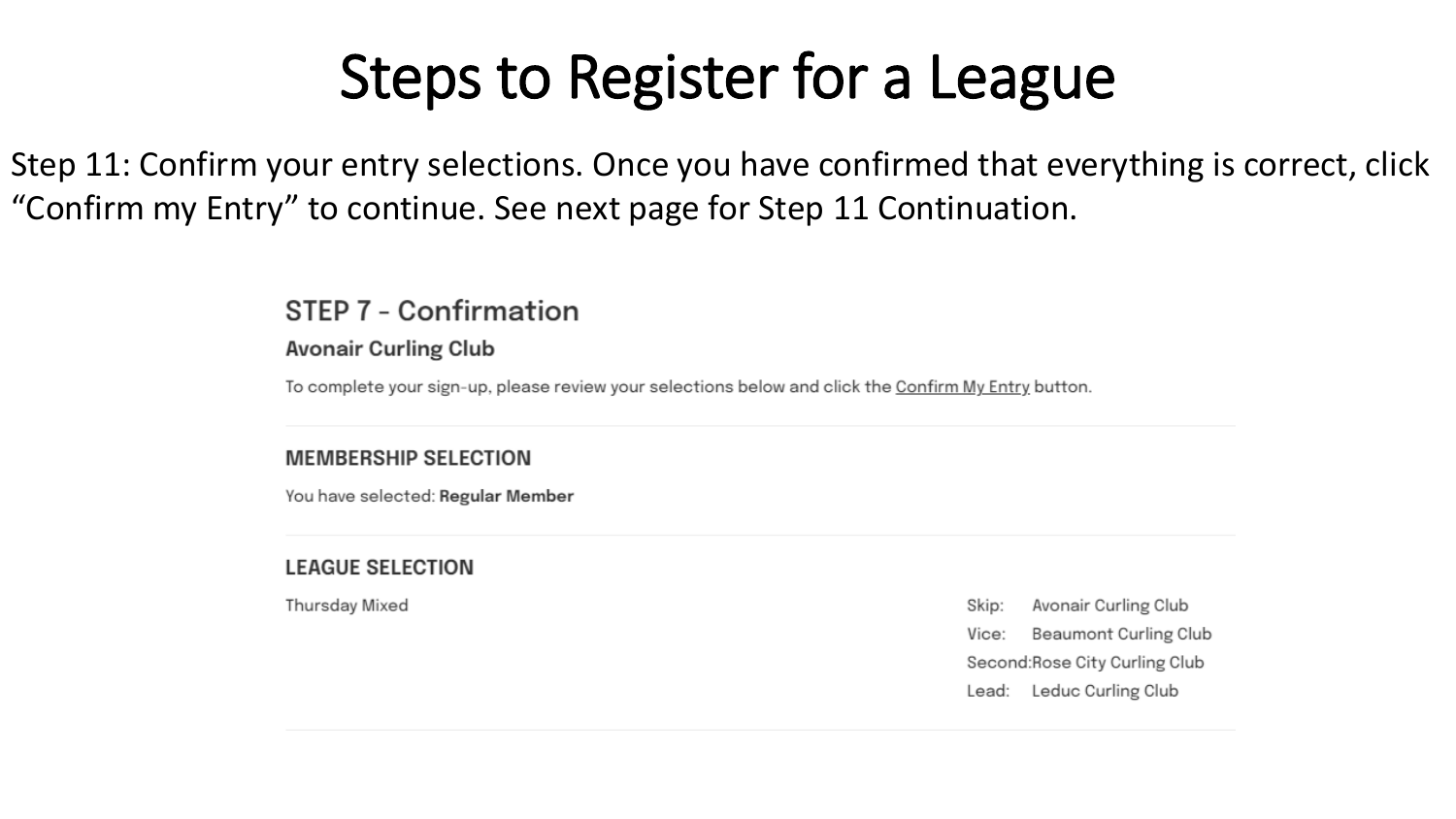Step 11 Continued: Click the "Confirm my Entry" button.

| <b>INVOICE</b>                                                                  |                   |                         |
|---------------------------------------------------------------------------------|-------------------|-------------------------|
| Individual League Fees                                                          |                   | \$390.48                |
|                                                                                 | <b>SUB TOTAL:</b> | \$390.48                |
| G.S.T(5%)                                                                       |                   | \$19.52                 |
| Curling Alberta / Curling Canada Fee                                            |                   | \$13.00                 |
|                                                                                 | <b>TOTAL</b> *:   | \$423.00                |
| *Subject to final confirmation. You will be contacted if changes are necessary. |                   |                         |
|                                                                                 | <b>Back</b>       | <b>Confirm My Entry</b> |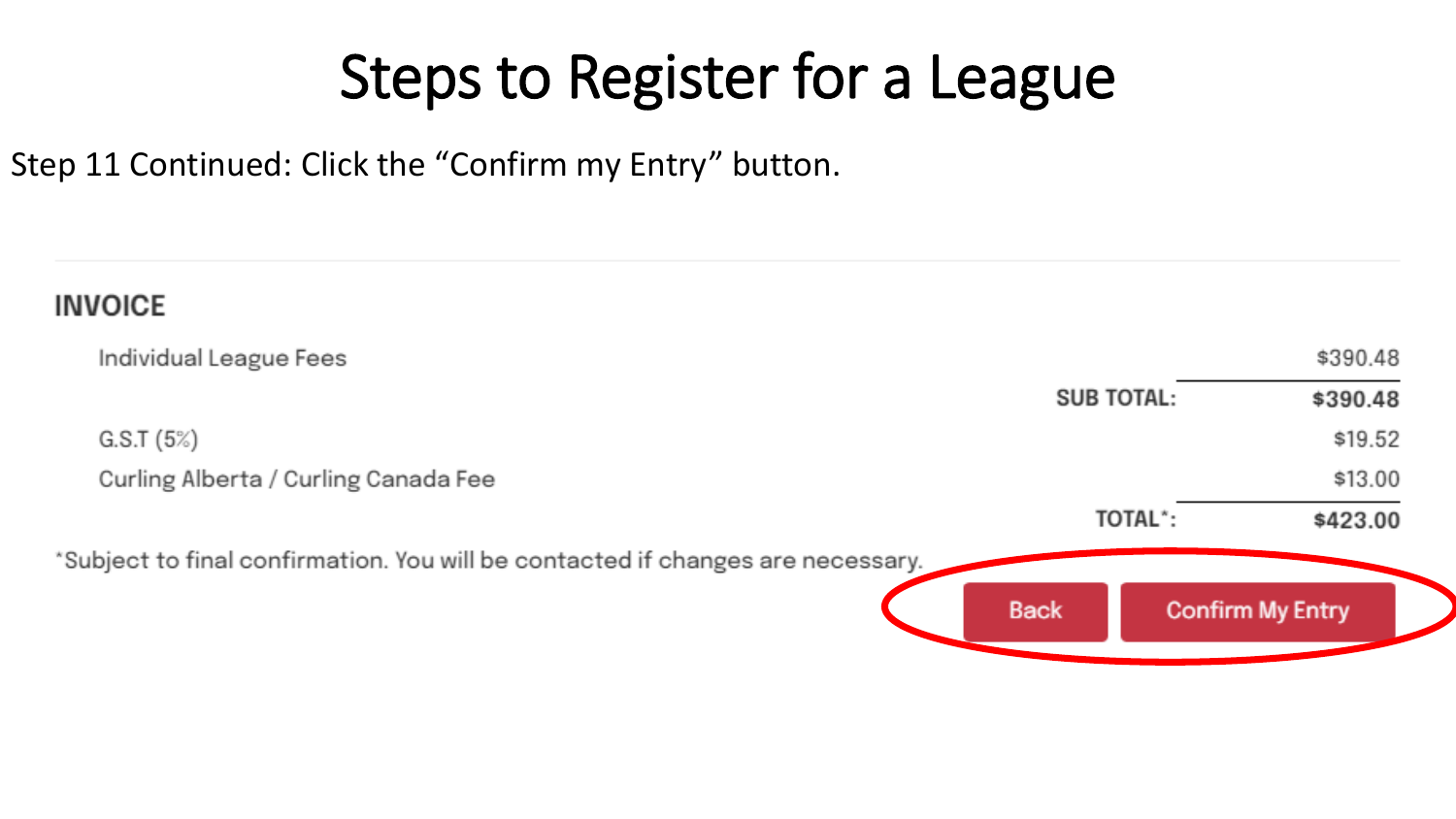Step 12: Payment. Payment can be made via the website using Mastercard or Visa. If you are unable to pay online or would prefer to pay using a different method, payment can be made using cash, cheque, credit/debit in the office, or e-transfer to [info@avonaircurlingclub.com](mailto:info@avonaircurlingclub.com) If you have any interest in being a spare, continue by clicking the button at the bottom.

#### **STEP 8 - Payment Options**

```
Thank you! Your registration information for the 2022-2023 Membership & League Signup has been received (you will also
receive an email confirming your details).
```
Please note that you are not fully registered until payment is made.

If changes are required to your registration, please contact the club.

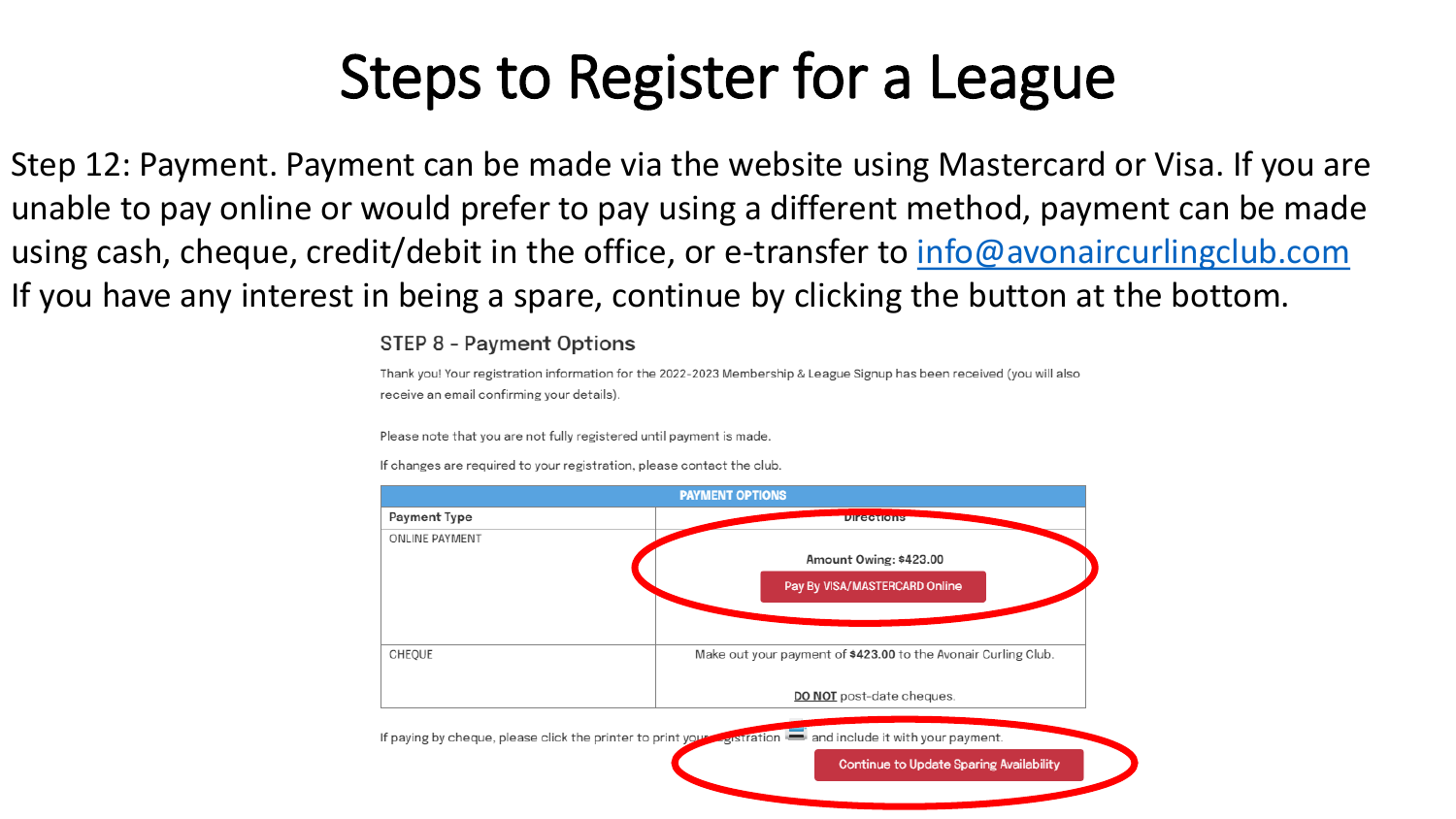Step 12: Sign up to spare for any league if you choose. Click the button next to the leagues you are available for and designate which position you would prefer using the dropdown menus. Finish by clicking the save button.

| League                        | Not Available Available |            | Position 1 | <b>Position 2</b>            | Commen    |                               |            |            |                |                        |                |
|-------------------------------|-------------------------|------------|------------|------------------------------|-----------|-------------------------------|------------|------------|----------------|------------------------|----------------|
| Monday Men                    | $\bullet$               | $\bigcirc$ |            | $\checkmark$<br>$\checkmark$ | Comme     |                               |            |            |                |                        |                |
| Monday Night 200+ Cash League | $\bullet$               | $\bigcirc$ |            | $\checkmark$<br>$\checkmark$ | Comme     | Friday Stick - Winter Session | $\bullet$  | $\circ$    | $\vee$         |                        | $\vee$ Comment |
| Tuesday Oldtimers             | $\bullet$               | $\bigcirc$ |            | $\checkmark$<br>$\checkmark$ | Comme     | Friday Masters                | $\bullet$  | $\circ$    | $\vee$         |                        |                |
| Tuesday Crafty Codgers        | $\bullet$               | $\bigcirc$ |            | $\checkmark$<br>$\checkmark$ | Comme     | Friday Anything Goes          | $\bigcirc$ | $\bullet$  | Vice<br>$\vee$ | Second<br>$\checkmark$ | Comment        |
| Tuesday ATCO                  | $\bullet$               | $\circ$    |            | $\checkmark$<br>$\checkmark$ | Comme     | Saturday Teachers             | $\bullet$  | $\circ$    | $\vee$         |                        | $\vee$ Comme   |
| Wednesday Morning Open        | $\bullet$               | $\bigcirc$ |            | $\checkmark$<br>$\checkmark$ | Comme     | Saturday Wheelchair           | $\bullet$  | $\circ$    | $\vee$         |                        | $\vee$ Comment |
| Wednesday Sportsmen           | $\bullet$               | $\bigcirc$ |            | $\checkmark$<br>$\checkmark$ | Comme     | Sunday ACT                    | $\bullet$  | $\circ$    | $\vee$         |                        | $\vee$ Comment |
| Wednesday Electrical          | $\bullet$               | $\bigcirc$ |            | $\checkmark$<br>$\checkmark$ | Comme     | Sunday Kingsway Legion        | $\bullet$  | $\bigcirc$ | $\vee$         | $\checkmark$           | Comment        |
| Wednesday Men                 | $\bullet$               | $\bigcirc$ |            | $\checkmark$<br>$\checkmark$ | Comme     | <b>John De Cay Laven</b>      | $\bullet$  | $\circ$    | $\vee$         |                        | $\vee$ Comment |
| Thursday Police               | $\bullet$               | $\bigcirc$ |            | $\checkmark$<br>$\checkmark$ | Cor<br>me | Save                          |            |            |                |                        |                |
| Thursday Mixed                | $\bullet$               | $\bigcirc$ |            | $\checkmark$<br>$\checkmark$ | Comme     |                               |            |            |                |                        |                |
| Friday Stick - Fall Session   | $\bullet$               | $\bigcirc$ |            | $\checkmark$<br>$\checkmark$ | Comme     |                               |            |            |                |                        |                |